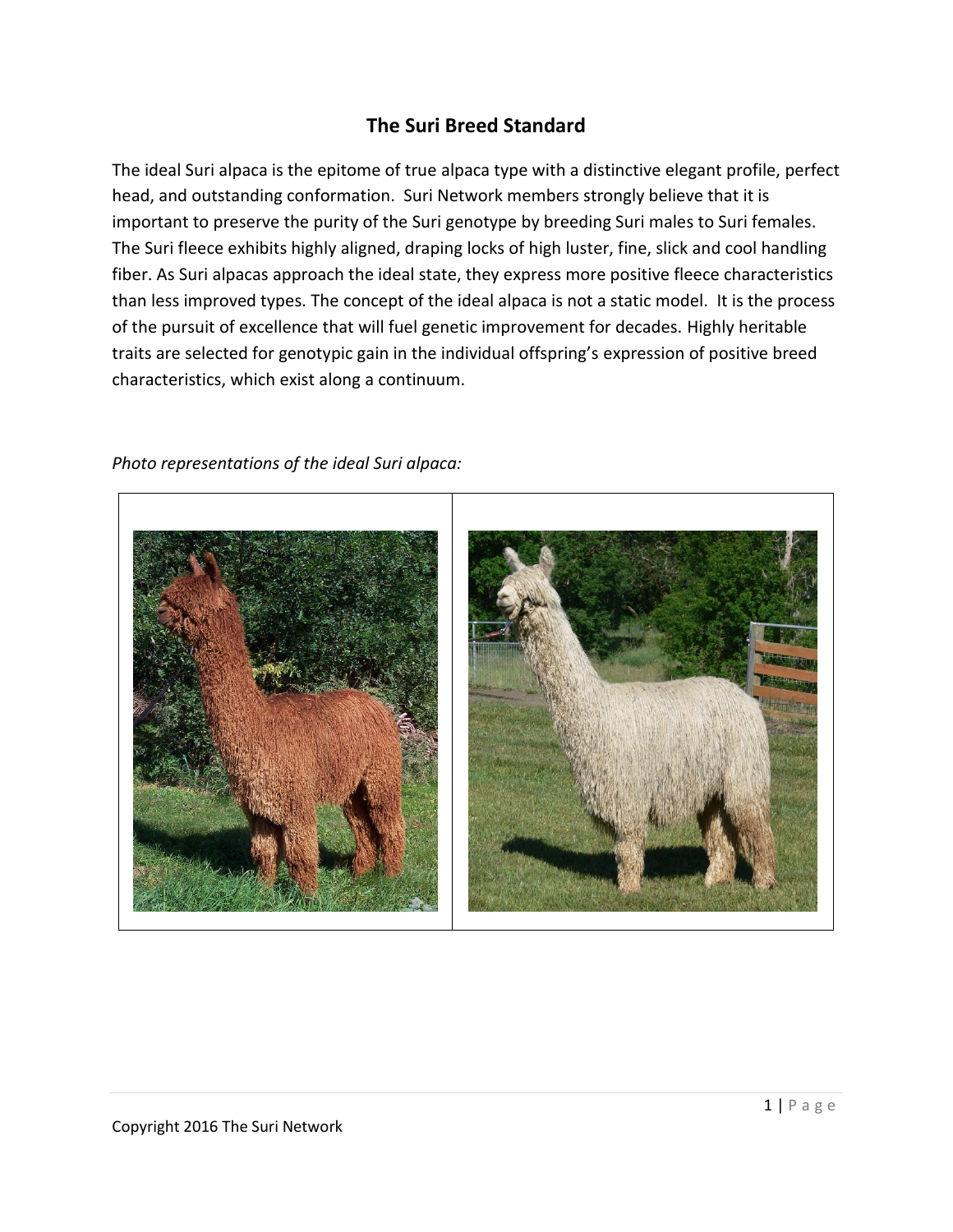|                                  | <b>IDEAL</b><br><b>TRAITS</b>                                                                                                                                                                                                                                                                                                                                                                        | <b>ACCEPTABLE</b><br><b>BUT LESS DESIRABLE</b><br><b>TRAITS</b>                                                                                                                                                                                                                                     | UNACCEPTABLE/<br><b>UNDESIRABLE</b><br><b>TRAITS</b>                                                                                                                                                                                                                                                           |
|----------------------------------|------------------------------------------------------------------------------------------------------------------------------------------------------------------------------------------------------------------------------------------------------------------------------------------------------------------------------------------------------------------------------------------------------|-----------------------------------------------------------------------------------------------------------------------------------------------------------------------------------------------------------------------------------------------------------------------------------------------------|----------------------------------------------------------------------------------------------------------------------------------------------------------------------------------------------------------------------------------------------------------------------------------------------------------------|
| <b>CONFORMATION</b><br>А.        |                                                                                                                                                                                                                                                                                                                                                                                                      |                                                                                                                                                                                                                                                                                                     |                                                                                                                                                                                                                                                                                                                |
| Phenotype<br>1.                  | Elegant profile<br>showing balanced<br>proportions of neck,<br>body and legs with a<br>true to type head,<br>level topline and<br>strong substance of<br>bone fit for efficient<br>function.                                                                                                                                                                                                         | Often phenotypically<br>true to type, yet<br>express subtle<br>differences in frame<br>and overall<br>appearance.                                                                                                                                                                                   | Lacks overall balance,<br>proportion and<br>substance bone.                                                                                                                                                                                                                                                    |
| 2.<br><b>Balance and Topline</b> | Proper proportions<br>demonstrated in a<br>squared-off<br>appearance of one-<br>third legs, one-third<br>body, one-third neck<br>and head. Length is<br>the same as height,<br>with a level topline<br>from withers to the<br>hip, rounding at the<br>croup.                                                                                                                                         | Slightly off in balance<br>with the squared<br>profile being<br>elongated in any<br>direction.                                                                                                                                                                                                      | Obvious lack of<br>balance and<br>proportion and/or<br>topline deviated in a<br>humpback or<br>swayback condition.                                                                                                                                                                                             |
| 3.<br>Head                       | Dense top knot<br>falling forward in<br>well-defined locks<br>over a strong,<br>wedge-shaped<br>muzzle. Ears erect,<br>spear-shaped and of<br>appropriate length.<br>Eyes clear and<br>bright, free from<br>congenital<br>anomalies. Nasal<br>passages<br>symmetrical.<br>Incisors meet the<br>forward edge of the<br>upper dental pad<br>and the mandible<br>and maxilla are<br>vertically aligned. | Wedge shaped<br>muzzle and head<br>shape but lacking<br>well defined fiber<br>coverage. May<br>exhibit slight<br>deviations in jaw<br>alignment. Incisors<br>may extend beyond<br>or slightly behind the<br>forward edge of the<br>upper dental pad.<br>Mandible is slightly<br>wider than maxilla. | Topknot often fluffy<br>and open over a long<br>muzzle. Ears out of<br>proportion with the<br>head, banana-shaped<br>or fused. Jaw<br>alignment incorrect<br>with lower teeth<br>extending well<br>beyond or behind the<br>upper dental pad.<br>Asymmetry of nasal<br>passages and crooked<br>tooth alignment. |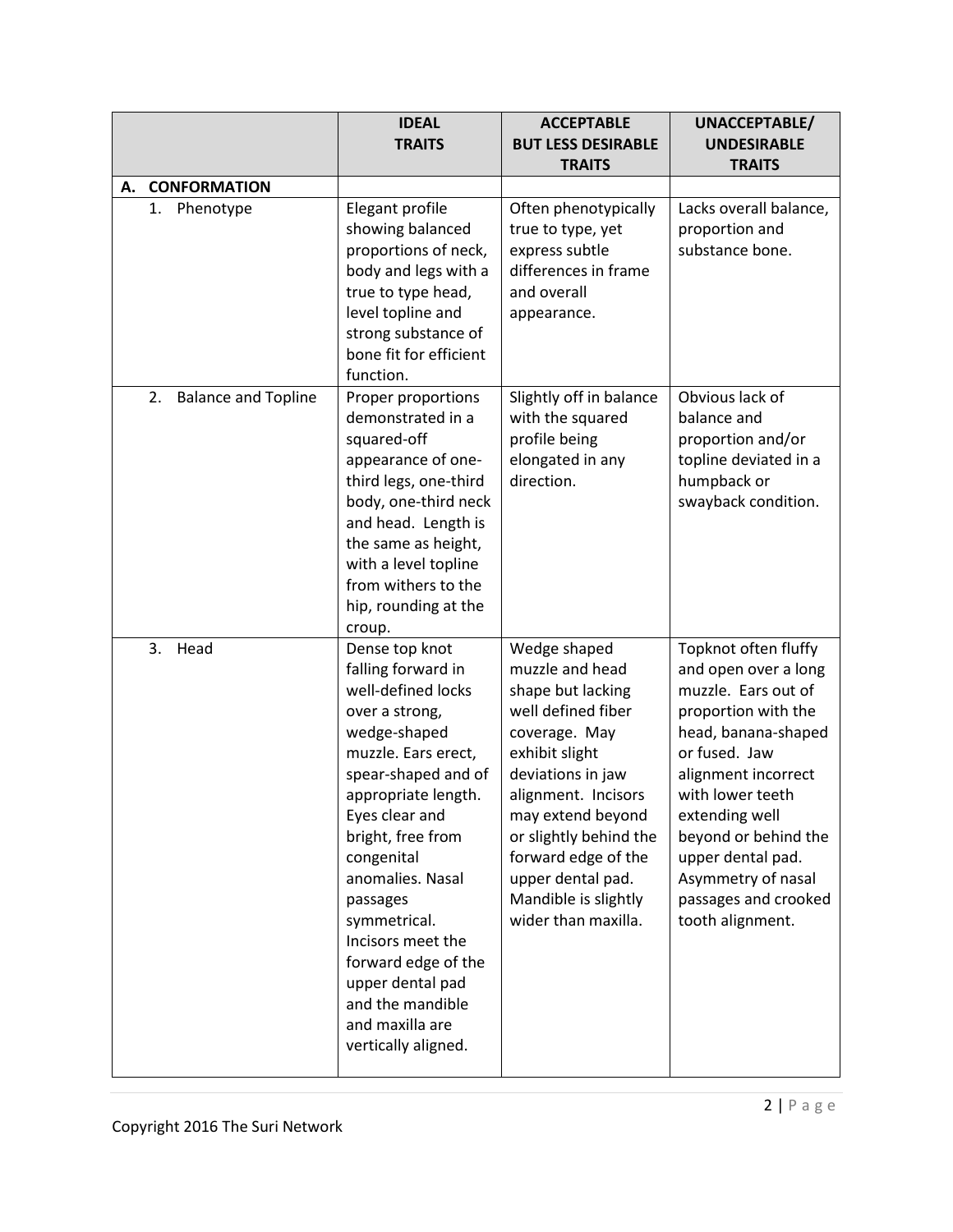|                                       | <b>IDEAL</b><br><b>TRAITS</b>                                                                                                                                                                            | <b>ACCEPTABLE</b><br><b>BUT LESS DESIRABLE</b>                                                                                                                                             | UNACCEPTABLE/<br><b>UNDESIRABLE</b>                                                                                                                                                                                                                             |
|---------------------------------------|----------------------------------------------------------------------------------------------------------------------------------------------------------------------------------------------------------|--------------------------------------------------------------------------------------------------------------------------------------------------------------------------------------------|-----------------------------------------------------------------------------------------------------------------------------------------------------------------------------------------------------------------------------------------------------------------|
|                                       |                                                                                                                                                                                                          | <b>TRAITS</b>                                                                                                                                                                              | <b>TRAITS</b>                                                                                                                                                                                                                                                   |
| <b>CONFORMATION (cont.)</b><br>А.     |                                                                                                                                                                                                          |                                                                                                                                                                                            |                                                                                                                                                                                                                                                                 |
| Movement and<br>4.<br><b>Tracking</b> | Movement<br>demonstrates a fluid<br>gait and balanced<br>stride, with both<br>toes pointed<br>forward and tracking<br>evenly in a straight<br>line on upright<br>pasterns.                               | Deviations exist in<br>foot placement and<br>leg angulation when<br>viewed from both the<br>front and the side<br>indicating improper<br>joint structure. Gait<br>not smooth.              | Extreme deviations in<br>angulation of the<br>shoulder or hocks or<br>collapsed pasterns.<br><b>Resultant movements</b><br>are short, choppy,<br>winging out, toeing in<br>or rope walking.                                                                     |
| 5.<br>Front Legs                      | Show excellent<br>substance of bone,<br>with correct<br>angulation when<br>viewed from the<br>front and side with<br>toes pointed<br>forward, also<br>demonstrating<br>adequate chest<br>width.          | May be slightly fine<br>boned, have a<br>moderate deviation<br>in angulation from<br>either front or side<br>view, leg rotated<br>slightly in or out as<br>evidenced in foot<br>position.  | Very light boned,<br>front or side view<br>deviation in<br>angulation is<br>extreme, position of<br>feet very close or too<br>far apart, extreme<br>outward or inward<br>leg rotation.                                                                          |
| 6.<br><b>Hind Legs</b>                | Hindquarters are<br>broad, with strong,<br>well-muscled thighs.<br>Legs show excellent<br>substance of bone<br>with correct<br>angulation of the<br>hock joint when<br>viewed from the<br>side and rear. | May be slightly fine<br>boned or narrow in<br>hindquarters. Hock<br>angulation may be<br>slightly deviated<br>when viewed from<br>the rear (cow<br>hocked) or the side<br>(sickle hocked). | Hindquarters are light<br>boned and very<br>narrow. Hocks touch<br>during standing and<br>movement. Extreme<br>deviation appears<br>from the side when<br>the hock joint is<br>either extremely<br>angled (sickle-<br>hocked) or too<br>straight (post legged). |
| <b>Body Capacity</b><br>7.            | Shows breadth and<br>depth of body, chest<br>and abdomen.<br>Excellent size for age<br>with broad, well-<br>sprung ribs.                                                                                 | May demonstrate a<br>slightly smaller frame<br>for age or be slower<br>to develop.                                                                                                         | Very narrow through<br>the chest and lacks<br>spring of rib, resulting<br>in a flat, slab-sided<br>look. Small in overall<br>size and stature for<br>age.                                                                                                       |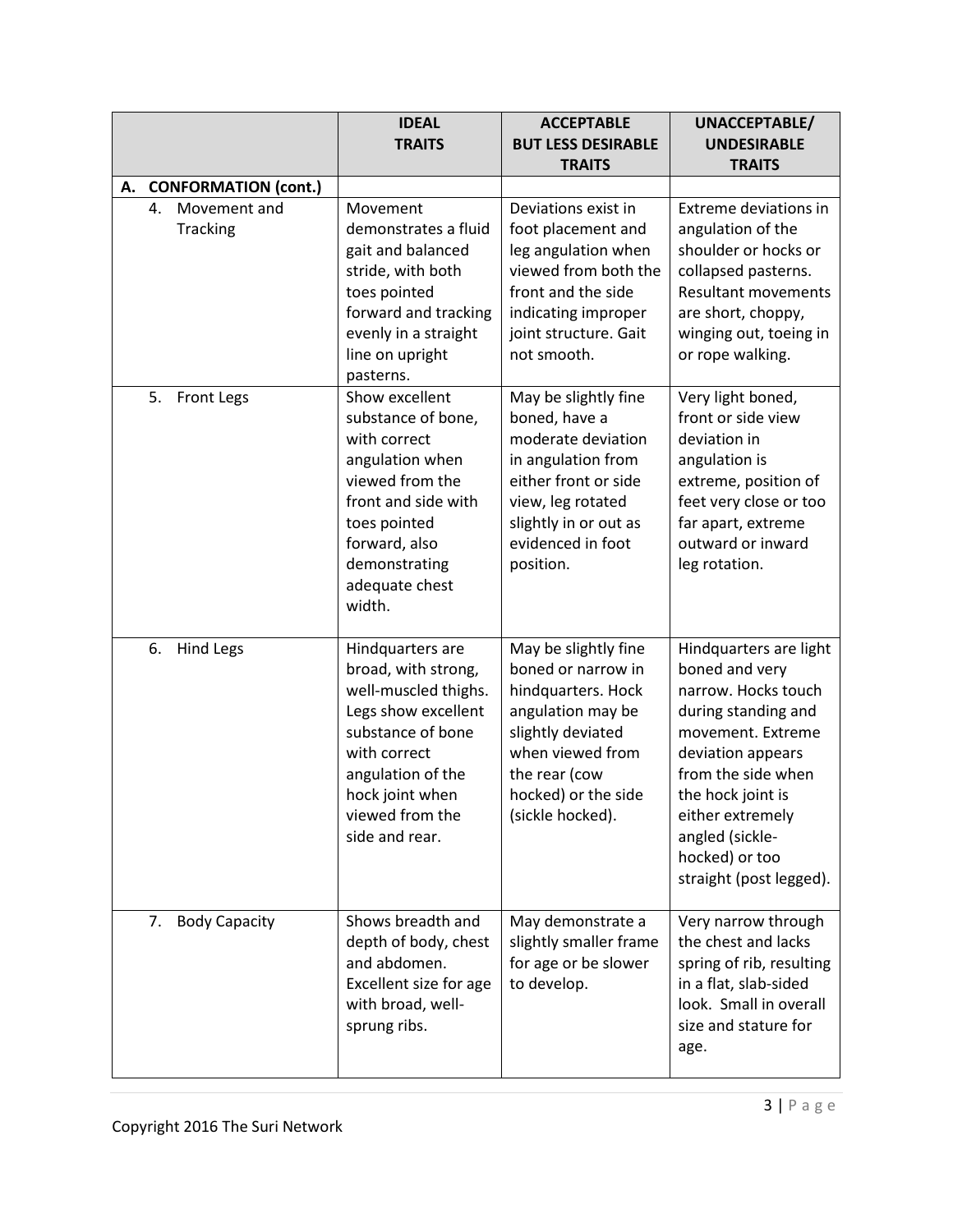|                         | <b>IDEAL</b>                                                                                                                                                                                                                   | <b>ACCEPTABLE</b>                                                                                                                          | UNACCEPTABLE/                                                                                                                                                                                                                             |
|-------------------------|--------------------------------------------------------------------------------------------------------------------------------------------------------------------------------------------------------------------------------|--------------------------------------------------------------------------------------------------------------------------------------------|-------------------------------------------------------------------------------------------------------------------------------------------------------------------------------------------------------------------------------------------|
|                         | <b>TRAITS</b>                                                                                                                                                                                                                  | <b>BUT LESS DESIRABLE</b>                                                                                                                  | <b>UNDESIRABLE</b>                                                                                                                                                                                                                        |
|                         |                                                                                                                                                                                                                                | <b>TRAITS</b>                                                                                                                              | <b>TRAITS</b>                                                                                                                                                                                                                             |
| A. CONFORMATION (cont.) |                                                                                                                                                                                                                                |                                                                                                                                            |                                                                                                                                                                                                                                           |
| Tail<br>8.              | Tail set centers off<br>the rounded croup<br>and is palpated just<br>off the pelvis as a<br>natural extension of<br>the spine. Tail is<br>straight and easy to<br>flex with a length<br>sufficient to cover<br>the genitalia.  | Tail set may be<br>slightly high and<br>length may be less<br>than ideal.                                                                  | Tail set high on the<br>croup, kinked or bent<br>and unable to be<br>straightened, too<br>short to cover<br>genitalia.                                                                                                                    |
| Genitalia<br>9.         | External genitalia<br>are anatomically<br>correct in size, shape<br>and position. Four<br>teats are uniformly<br>positioned. Males<br>have two evenly<br>sized, firm testicles<br>that are descended<br>into the scrotal sacs. | Four teats exist in<br>close proximity to<br>each other. Small<br>vulva opening.<br>Testicles small, but<br>descended into<br>scrotal sac. | Vulva that is too<br>small, incorrectly<br>positioned or angled,<br>closed at birth<br>requiring surgical<br>intervention. Males<br>with only one testicle,<br>very small testicles,<br>or very soft testicles.<br>Other than four teats. |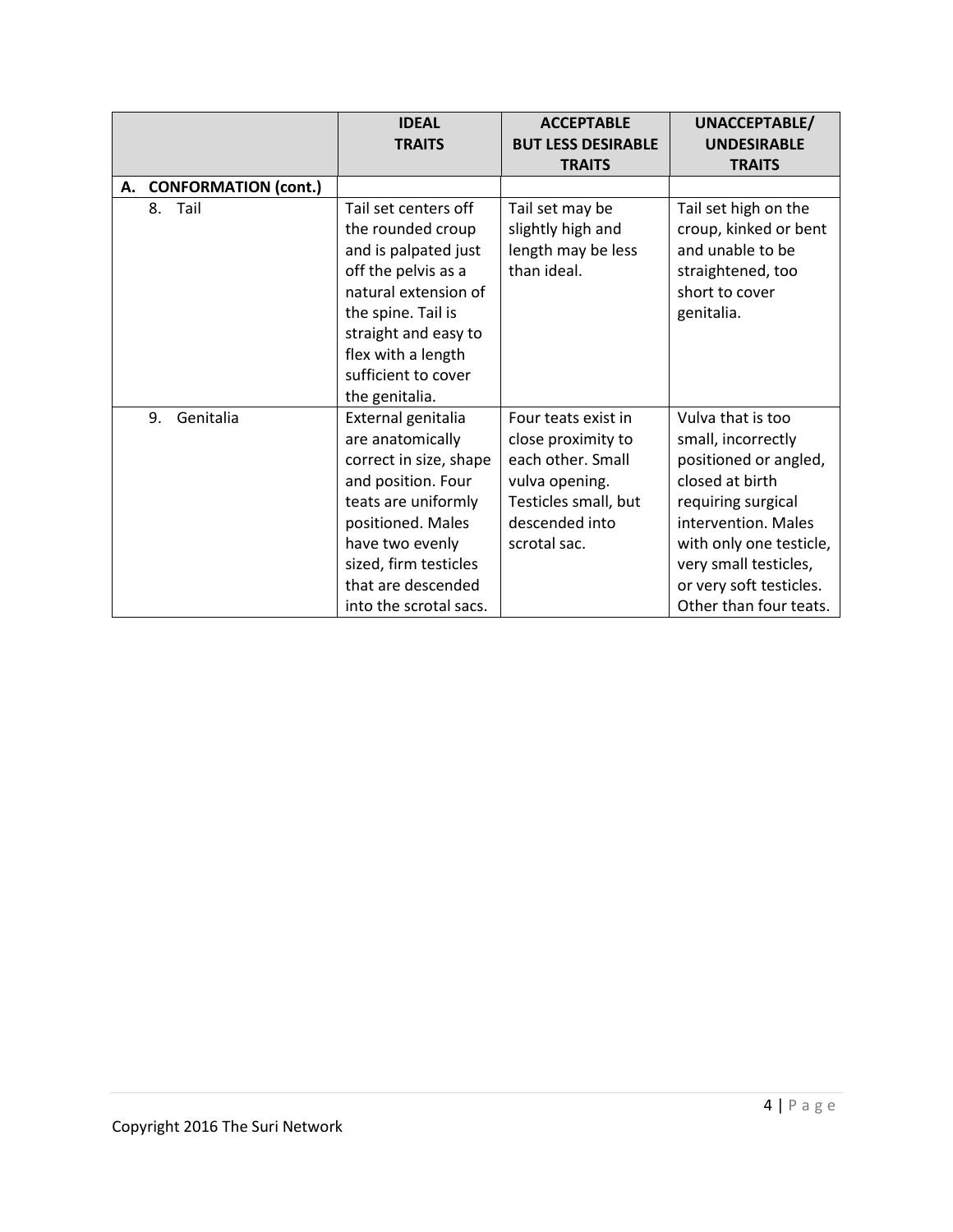|    |                            | <b>IDEAL</b><br><b>TRAITS</b>                                                                                                                                                                                                                                                                                                              | <b>ACCEPTABLE</b><br><b>BUT LESS DESIRABLE</b>                                                                                 | UNACCEPTABLE/<br><b>UNDESIRABLE</b>                                                                                                                                                                                                                                    |
|----|----------------------------|--------------------------------------------------------------------------------------------------------------------------------------------------------------------------------------------------------------------------------------------------------------------------------------------------------------------------------------------|--------------------------------------------------------------------------------------------------------------------------------|------------------------------------------------------------------------------------------------------------------------------------------------------------------------------------------------------------------------------------------------------------------------|
|    |                            |                                                                                                                                                                                                                                                                                                                                            | <b>TRAITS</b>                                                                                                                  | <b>TRAITS</b>                                                                                                                                                                                                                                                          |
| В. | <b>FLEECE</b>              |                                                                                                                                                                                                                                                                                                                                            |                                                                                                                                |                                                                                                                                                                                                                                                                        |
|    | 1.<br>Phenotype            | Clearly<br>demonstrates the<br>ultimate function of<br>being a fiber<br>producing species.<br>The fleece exhibits<br>highly aligned,<br>draping locks of high<br>luster, fine, slick and<br>cool handling fiber.                                                                                                                           | Exhibits some degree<br>of lock organization<br>of average density<br>and luster<br>throughout.                                | <b>Exhibits little</b><br>evidence of Suri lock<br>organization and<br>density resulting in a<br>very open, lofty<br>appearance. Fiber<br>groups that express<br>crimp.                                                                                                |
|    | 2.<br>Luster               | An essential<br>characteristic of Suri<br>fleece is the natural<br>expression of<br>glistening, high-gloss<br>luster throughout.                                                                                                                                                                                                           | Average levels of<br>luster are present<br>throughout the<br>fleece expressed as a<br>velvety, satin sheen.                    | Poor level of luster<br>evident. The overall<br>fleece is very dull, flat<br>and chalky.                                                                                                                                                                               |
|    | 3.<br>Fineness*            | This most valued<br>trait is exemplified<br>as low micron fiber,<br>relative to age,<br>expressed across the<br>blanket of the alpaca<br>and extending to the<br>extremities, making<br>fleece ideal for<br>processing into<br>garments which may<br>be worn next to the<br>skin. The rate of<br>change in micron<br>over time is minimal. | Higher micron fibers<br>relative to age exist<br>and vary in their<br>expression within the<br>lock and across the<br>blanket. | Coarse, high micron<br>fibers exhibited<br>throughout the<br>blanket and produced<br>at a young age and<br>throughout the<br>lifetime of the alpaca.<br>These high micron<br>fibers are not able to<br>be processed for high<br>end garments worn<br>next to the skin. |
|    | Uniformity of Micron<br>4. | This additional<br>critical component<br>for processing is<br>evident within<br>organized locks and<br>across the blanket.<br>Little difference can<br>be seen between the<br>size of primary and<br>secondary follicle<br>fibers.                                                                                                         | Variation in the size<br>of primary and<br>secondary follicle<br>fibers is distinctive<br>and easily<br>recognized.            | Extreme micron<br>variation exists within<br>the lock and<br>throughout the entire<br>fleece.                                                                                                                                                                          |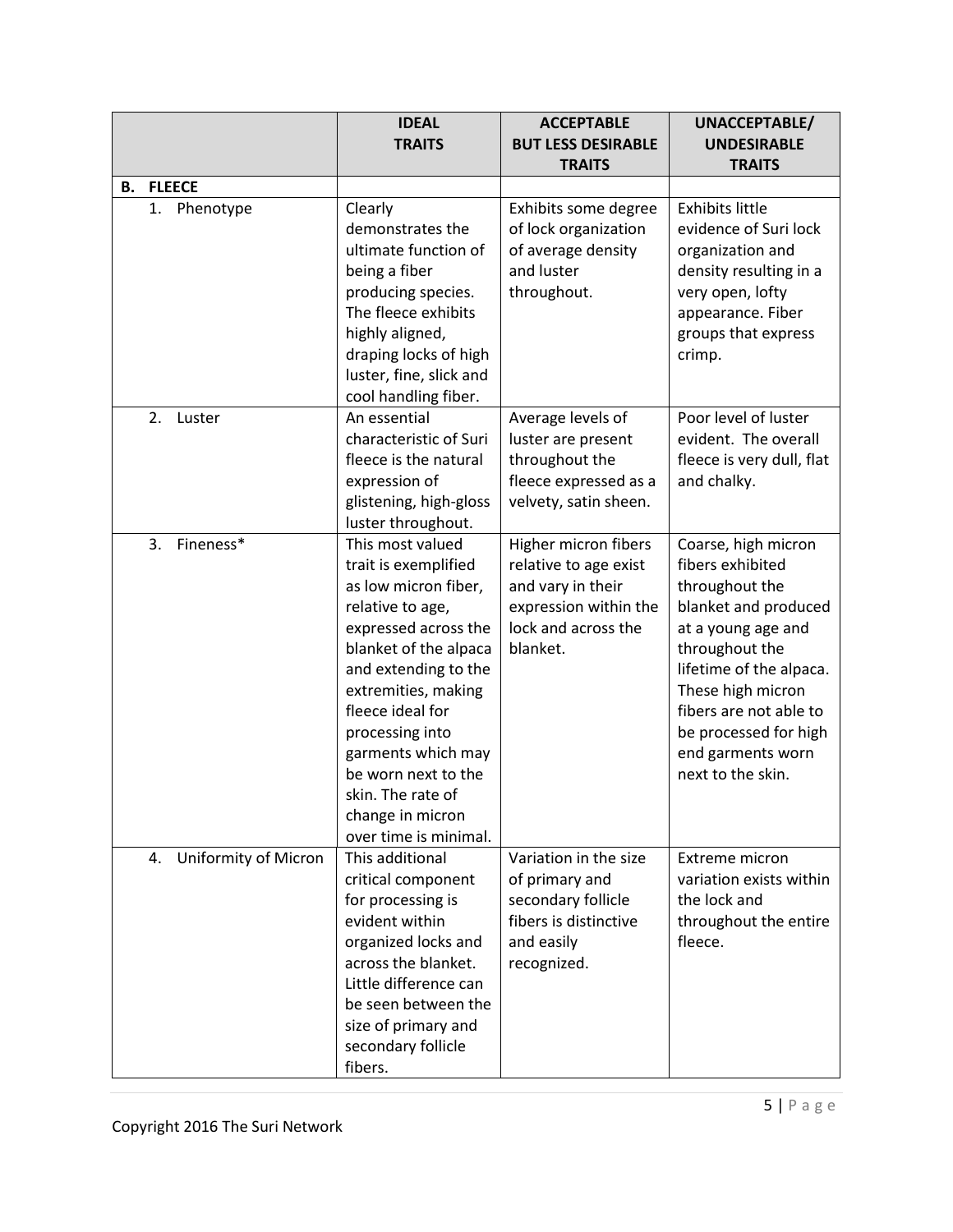|                               | <b>IDEAL</b>                                                                                                                                                                                                                    |                                                                                                                                          | UNACCEPTABLE/                                                                                                                                                |  |
|-------------------------------|---------------------------------------------------------------------------------------------------------------------------------------------------------------------------------------------------------------------------------|------------------------------------------------------------------------------------------------------------------------------------------|--------------------------------------------------------------------------------------------------------------------------------------------------------------|--|
|                               | <b>TRAITS</b>                                                                                                                                                                                                                   | <b>BUT LESS DESIRABLE</b>                                                                                                                | <b>UNDESIRABLE</b>                                                                                                                                           |  |
|                               |                                                                                                                                                                                                                                 | <b>TRAITS</b>                                                                                                                            | <b>TRAITS</b>                                                                                                                                                |  |
| B. FLEECE (cont.)             |                                                                                                                                                                                                                                 |                                                                                                                                          |                                                                                                                                                              |  |
| Density<br>5.                 | Fleece exhibits<br>highly aligned fine<br>fibers growing in<br>highly organized<br>locks, demonstrating<br>firmness and solidity<br>throughout.                                                                                 | Fleece is comprised<br>of locks that are less<br>solid and firm, more<br>open, demonstrating<br>less highly aligned<br>fibers.           | Fleece is open, lacks<br>clear lock definition,<br>and exhibits loft<br>rather than firmness.                                                                |  |
| Lock Structure<br>6.          | Individual locks are<br>highly aligned from<br>skin to tip,<br>comprised of clearly<br>defined smaller<br>locks, and fall in<br>layers throughout<br>the entire fleece.<br>The lock groups<br>exhibit firmness and<br>solidity. | Clear lock expression<br>is evident in at least<br>half of the lock length<br>but is less firm and<br>more open at the<br>skin.          | Very open,<br>unorganized fibers<br>exist, characterized<br>by volume rather<br>than solidity of lock.<br>Expression of crimp<br>might also be<br>evidenced. |  |
| Handle<br>7 <sub>1</sub>      | Soft, silky, cool, slick<br>feel throughout the<br>fleece that also<br>exhibits a high<br>degree of uniformity<br>of micron.                                                                                                    | Less smooth and soft,<br>the fleece will have a<br>slightly cool feel and<br>demonstrate some<br>variation in micron.                    | The fleece is not soft,<br>feels warm, harsh<br>and dry, and has<br>excessive variation<br>and/or high micron<br>fibers throughout.                          |  |
| <b>Color Uniformity</b><br>8. | The fleece is solid<br>colored and void of<br>any variant colored<br>fibers, thus making it<br>well suited for<br>commercial<br>processing.                                                                                     | Some color variation<br>present, especially in<br>fawn and grey color<br>groups that make it<br>better suited for<br>cottage processing. | Variant color exists<br>throughout an<br>otherwise solid<br>colored fleece.<br>Cottage processing<br>required.                                               |  |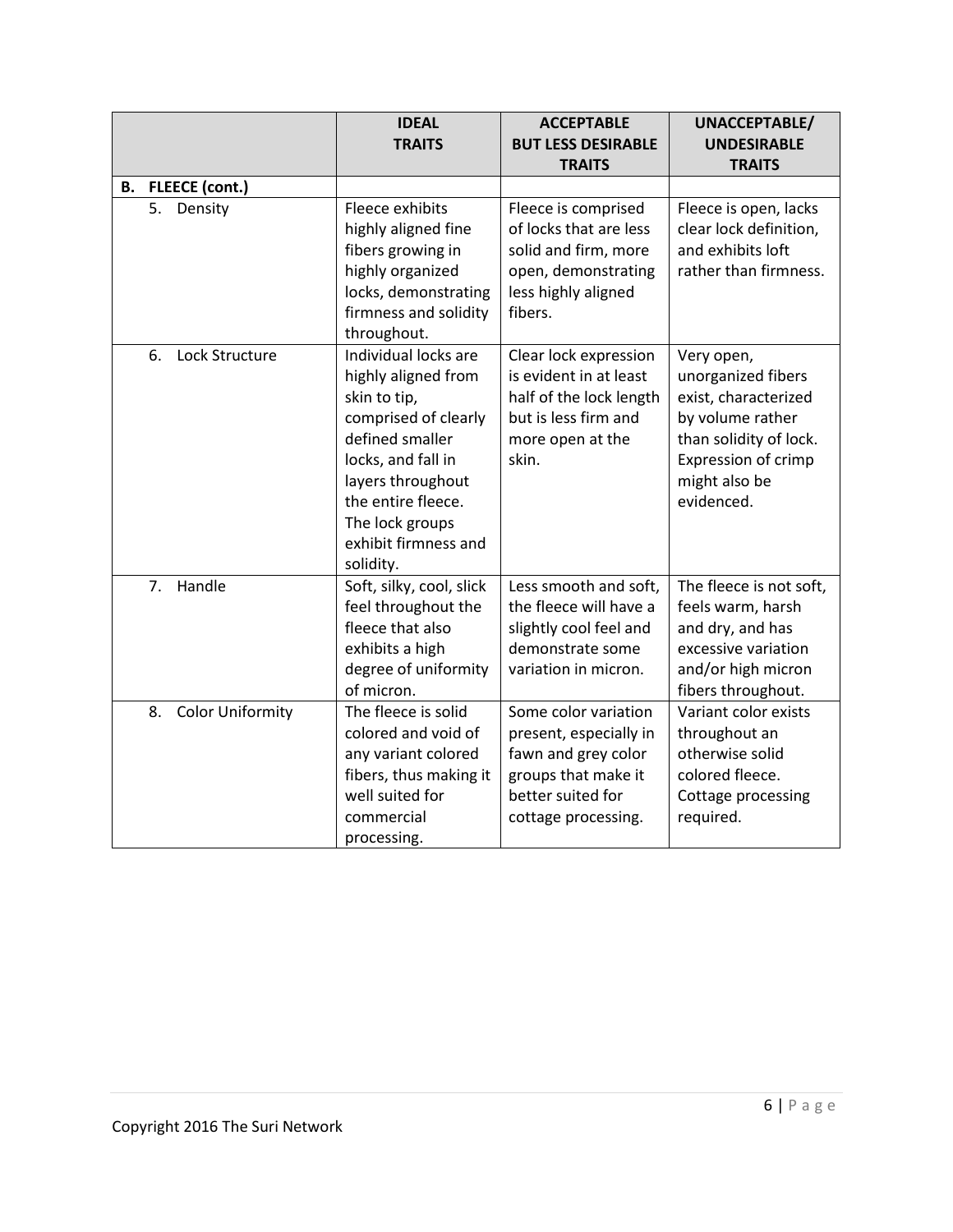|                                                                | <b>IDEAL</b><br><b>TRAITS</b>                                                                                                                                                                                              | <b>ACCEPTABLE</b><br><b>BUT LESS DESIRABLE</b><br><b>TRAITS</b>                                                                                                                   | UNACCEPTABLE/<br><b>UNDESIRABLE</b><br><b>TRAITS</b>                                                                                            |  |
|----------------------------------------------------------------|----------------------------------------------------------------------------------------------------------------------------------------------------------------------------------------------------------------------------|-----------------------------------------------------------------------------------------------------------------------------------------------------------------------------------|-------------------------------------------------------------------------------------------------------------------------------------------------|--|
| <b>MATERNAL TRAITS</b><br>C.                                   |                                                                                                                                                                                                                            |                                                                                                                                                                                   |                                                                                                                                                 |  |
| General<br>1.                                                  | Dam exhibits<br>longevity in her<br>ability to produce<br>healthy offspring<br>throughout an<br>extended lifetime.                                                                                                         | Dam has difficulty in<br>achieving pregnancy,<br>has delayed milk<br>production, or<br>remains open for an<br>extended time after<br>delivery.                                    | Dam is repeatedly<br>unable to deliver full<br>term cria, is unable to<br>achieve pregnancy, or<br>is unable to produce<br>milk.                |  |
| <b>Birthing Ease</b><br>2.                                     | Female possesses<br>the appropriate<br>pelvic conformation<br>and has the ability<br>to give birth with<br>ease and without<br>assistance.                                                                                 | Occasional minor<br>dystocia requiring<br>minimal assistance<br>without damage to<br>the dam or cria.                                                                             | Repeated major<br>veterinary<br>intervention.                                                                                                   |  |
| 3.<br><b>Mothering Skills</b><br>and Maintenance<br>Efficiency | Dam bonds well<br>with her cria, and<br>has the udder<br>capacity to<br>consistently<br>produce quantities<br>of good quality milk<br>in order to rear and<br>wean a healthy cria,<br>while maintaining<br>her own health. | Female does not<br>bond with cria and<br>needs human<br>intervention to<br>develop bond. Dam<br>produces minimal<br>milk and cria is slow<br>growing or needs<br>supplementation. | Dam rejects cria,<br>offspring<br>development<br>indicates failure to<br>thrive and requires<br>medical intervention<br>and<br>supplementation. |  |
| Fertility<br>4.                                                | Healthy, well grown<br>female achieves<br>pregnancy with a<br>minimum of<br>breedings.                                                                                                                                     | Female requires<br>multiple breedings,<br>or suffers early<br>embryonic loss.                                                                                                     | Female requires<br>hormonal<br>intervention regularly<br>to achieve or<br>maintain pregnancy.                                                   |  |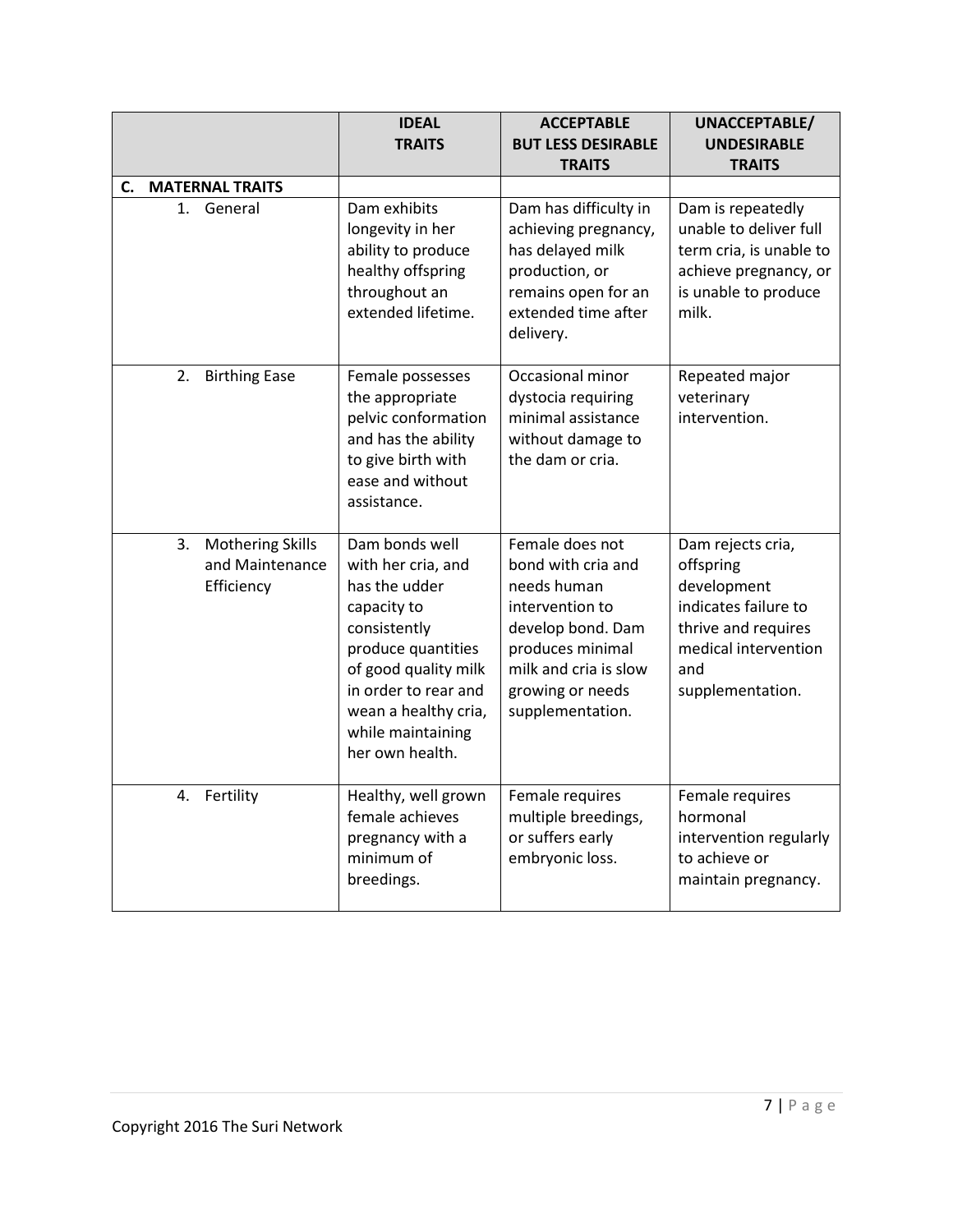|                             | <b>IDEAL</b><br><b>TRAITS</b>                                                                                                                                                                 | <b>ACCEPTABLE</b><br><b>BUT LESS DESIRABLE</b>                                                                                                                                                  | UNACCEPTABLE/<br><b>UNDESIRABLE</b>                                                                |  |
|-----------------------------|-----------------------------------------------------------------------------------------------------------------------------------------------------------------------------------------------|-------------------------------------------------------------------------------------------------------------------------------------------------------------------------------------------------|----------------------------------------------------------------------------------------------------|--|
|                             |                                                                                                                                                                                               | <b>TRAITS</b>                                                                                                                                                                                   | <b>TRAITS</b>                                                                                      |  |
| <b>D. TEMPERAMENT</b>       |                                                                                                                                                                                               |                                                                                                                                                                                                 |                                                                                                    |  |
| 1. General                  | Alpacas<br>demonstrate a calm,<br>docile nature as a<br>herd species.<br>Expression of<br>dominance is<br>expected as they<br>form herd groups,<br>but overt aggression<br>is not acceptable. | Female is overly<br>protective of her cria<br>and asserts<br>dominance in the<br>form of spitting and<br>kicking when<br>approached. An<br>alpaca that is overly<br>interactive with<br>humans. | An alpaca that<br>aggressively<br>challenges and<br>attacks humans.                                |  |
| 2.<br><b>Breeding Vigor</b> | Males have good<br>libido and breed<br>females with high<br>impregnation<br>success on minimal<br>matings.                                                                                    | Male that is timid<br>and reluctant to<br>breed.<br>Male with low sperm<br>viability that requires<br>multiple matings to<br>achieve pregnancy.                                                 | Male or female lacks<br>interest in breeding.                                                      |  |
| 3.<br>Handling              | Alpacas should be<br>easy to handle and<br>train.                                                                                                                                             | An alpaca that is<br>more difficult to<br>handle, resists<br>restraint, or<br>consistently spits,<br>kicks or runs away.                                                                        | An alpaca that is<br>dangerous to handle,<br>and aggressively<br>challenges and<br>attacks humans. |  |

## \* **FINENESS**

| <b>Points</b> | $1st$ birthday - 2 years | 3-5 years   | 6-10 years  | $10+$ years |
|---------------|--------------------------|-------------|-------------|-------------|
| 5             | <18 microns              | <20 microns | <23 microns | <25 microns |
| 4             | $18 - 20$                | $20 - 22$   | $23 - 25$   | $25 - 27$   |
| 3             | $21 - 23$                | $23 - 25$   | $26 - 28$   | $28 - 30$   |
| $\mathbf{2}$  | $24 - 26$                | $26 - 29$   | 29-31       | $31 - 33$   |
|               | $27+$                    | $30+$       | $32+$       | $34+$       |

**Suri Network SHIP (Suri Herd Improvement Program),** Classifier Fiber Evaluation Form